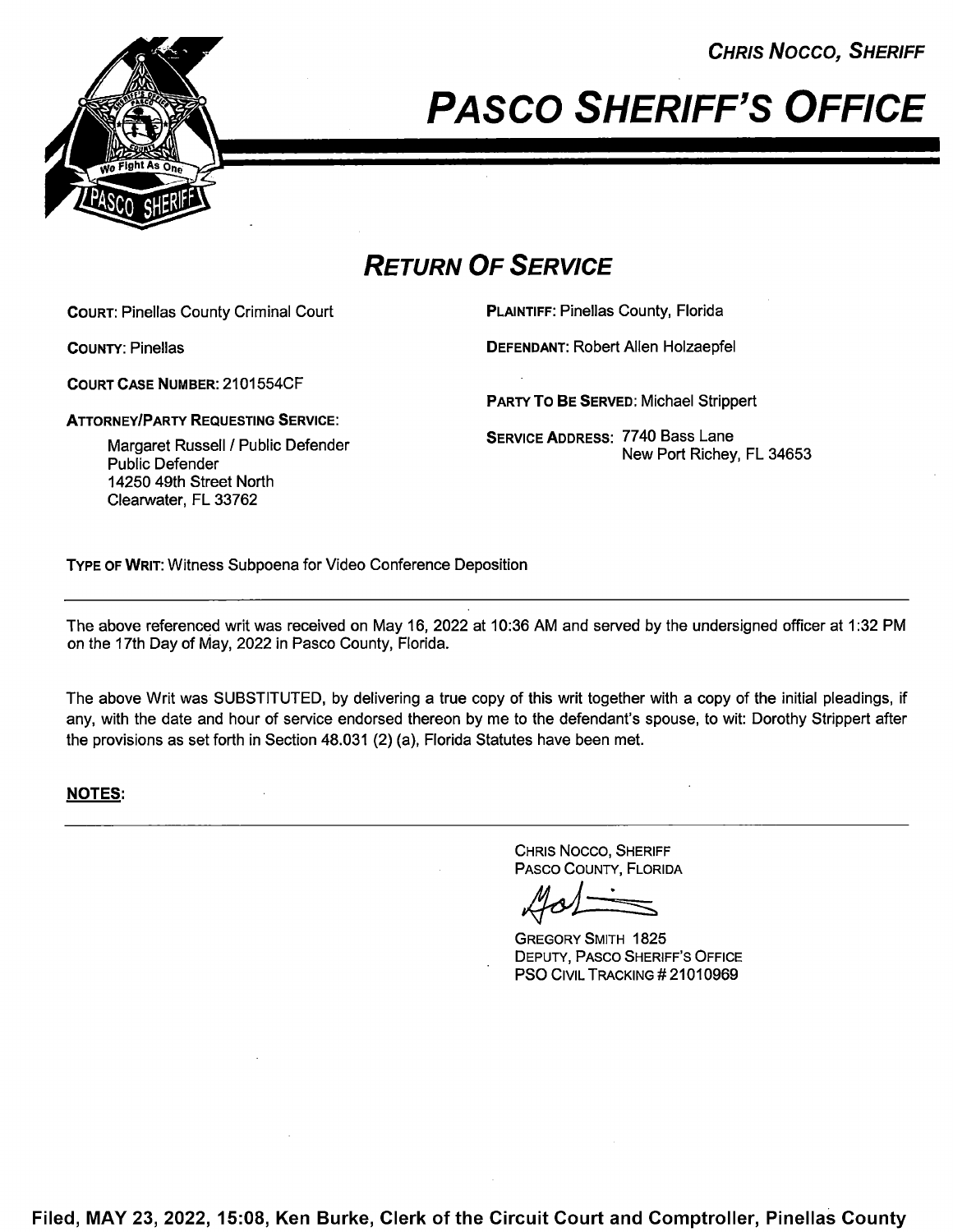$21 - 10969$ 

**HAND SERVE** 

#### 22020749

#### IN THE CIRCUIT COURT FOR PINELLAS COUNTY, FLORIDA CRIMINAL DIVISION **SECTION I**

| <b>STATE OF FLORIDA</b>         | PERSON ID: | <b>CASE NUMBER</b>          | LAB NO          | <b>OFFENSE NO</b>      |  |
|---------------------------------|------------|-----------------------------|-----------------|------------------------|--|
| VS<br><b>HOLZAEPFEL, ROBERT</b> | - 2811250  | 21-01554-CF                 | $21 - 001302$ ; | 21044868;              |  |
| <b>ALLEN</b>                    |            | $\mathcal{L}$ $\mathcal{L}$ | M21-00497       | 21044868;<br>21044868: |  |

## $U$ upitul  $V$  $U$ lony  $21044868$

WITNESS SUBPOENA FOR VIDEO CONFERENCE DEPOSITION \*\*\*PLEASE BRING THIS SUBPOENA WITH Y0U\*\*\*

#### TO ALL AND SINGULAR SHERIFFS OF THE STATE OF FLORIDA, YOU ARE HEREBY COMMANDED TO SUBPOENA

MICHAEL STRIPPERT 7740 BASS LN<br>NEW PORT RICHEY FL 34653

TO APPEAR FOR AN ELECTRONIC DEPOSITION 1N THE ABOVE—STYLED CAUSE BY UTILIZING ZOOM VIDEO MEETING, Meeting I.D. 867 5677 1230, Password 440536, ON JUNE 13, <sup>2022</sup> AT 2:00PM TO GIVE SWORN TESTIMONY. YOU HAVE BEEN SUBPOENAED BY THE ATTORNEY FOR THE DEFENDANT AND IF YOU FAIL TO COMPLY WITH THIS SUBPOENA, YOU MAY BE IN CONTEMPT OF COURT.

IF YOU DO NOT HAVE INTERNET ACCESS OR ARE UNABLE TO ACCESS THE VIDEO CONFERENCE VIA ZOOM, PLEASE DIAL +1 646-558-8656 AND ENTER THE MEETING I.D. AND PASSCODE PROVIDED ABOVE.

Dated on MAY 10, <sup>2022</sup>

SEAL

A TRUE COPY Bob Gualtieri, Sheriff  $\mathfrak{S}_3$  $\frac{1}{\sqrt{2}}$  and  $\frac{1}{\sqrt{2}}$ 16 ftt 9:  $\eta$ g See reverse for disability accommodation information ርክ

MARGARET RUSSELL, Attorney At Law Pinellas County Florida Fla Bar Number: 72720<br>PUBLIC DEFENDER. SIXTH JUDICIAL CIRCUIT By PUBLIC DEFENDER, SIXTH JUDICIAL CIRCUIT County Justice Center 14250 49th Street North Clearwater, Fl 33762 (727) 464—6516